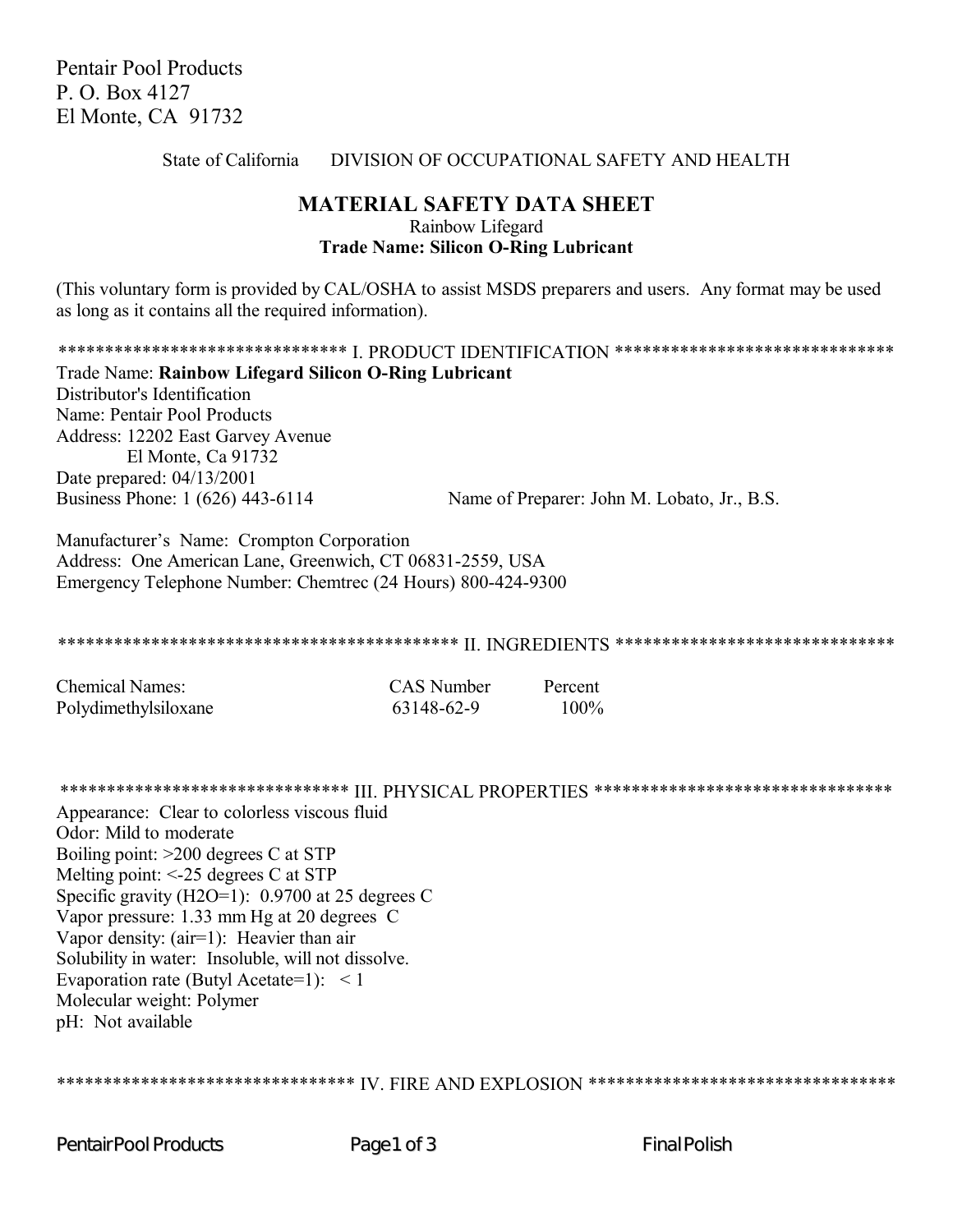Flash Point: >204 degrees C (>400 degrees F) Pensky-Martens closed cup ASTM D 93 Flammable Limits in Air: N/A Lower Explosion Limits: N/A Upper Explosion Limits: N/A

Special fire fighting procedures: Do not direct a solid stream of water or foam into hot, burning pools: this may cause "frothing" and increase fire intensity.

Special Fire fighting protective equipment: self contained breathing apparatus when fighting fires in enclosed areas.

Extinguisher Media: Large fires: alcohol-type foam or universal-type foams. Small fires: Carbon Dioxide (CO2) or dry chemical

Unusual fire and explosion hazards: This material may produce a floating fire hazard. Other precautions: Traces of formaldehyde may be produced when heated above 150 degrees C.

#### 

Stability: stable under normal storage conditions. Conditions to avoid: None known. Incompatible materials: None currently known.

Hazardous combustion products: Burning can produce the following combustion products: Oxides of Carbon Oxides of Silicon Formaldehyde Carbon Monoxide: highly toxic if inhaled Carbon dioxide: may act as an asphyxiant. Acute overexposure to the products of combustion may result in irritation of the respiratory tract Hazardous polymerization: will not occur. \*\*\*\*\*\*\*\*\*\*\*\*\*\*\*\*\*\*\*\*\*\*\*\*\*\*\*\* VL HEALTH HAZARD INFORMATION \*\*\*\*\*\*\*\*\*\*\*\*\*\*\*\*\*\*\*\*\*\*\*\*\*\*\*

Signs & symptoms of exposure: Eve & Skin; Primary irritation Chronic - No known effects

Medical conditions prone to aggravate by exposure: none recognized Primary route(s) of entry: Swallowing, skin contact

Emergency First Aid Procedures: Eye Contact: Flush with water for at least 15 minutes. Skin Contact: Wash with soap and water. If swallowed call physician-consult a physician. **Suspected Cancer Agent?** No: This product's ingredients are not found in the lists below: Federal OSHA \_NTP \_IARC \_CAL/OSHA Ventilation: General Mechanical room ventilation is expected to be satisfactory.

## \*\*\*\*\*\*\*\*\*\*\*\*\*\*\*\*\*\*\*\*\*\*\* VII. SPILL, LEAK AND DISPOSAL PROCEDURES \*\*\*\*\*\*\*\*\*\*\*\*\*\*\*\*\*\*\*\*\*\*

**PentairPool Products** 

Page2 of 3

**Final Polish**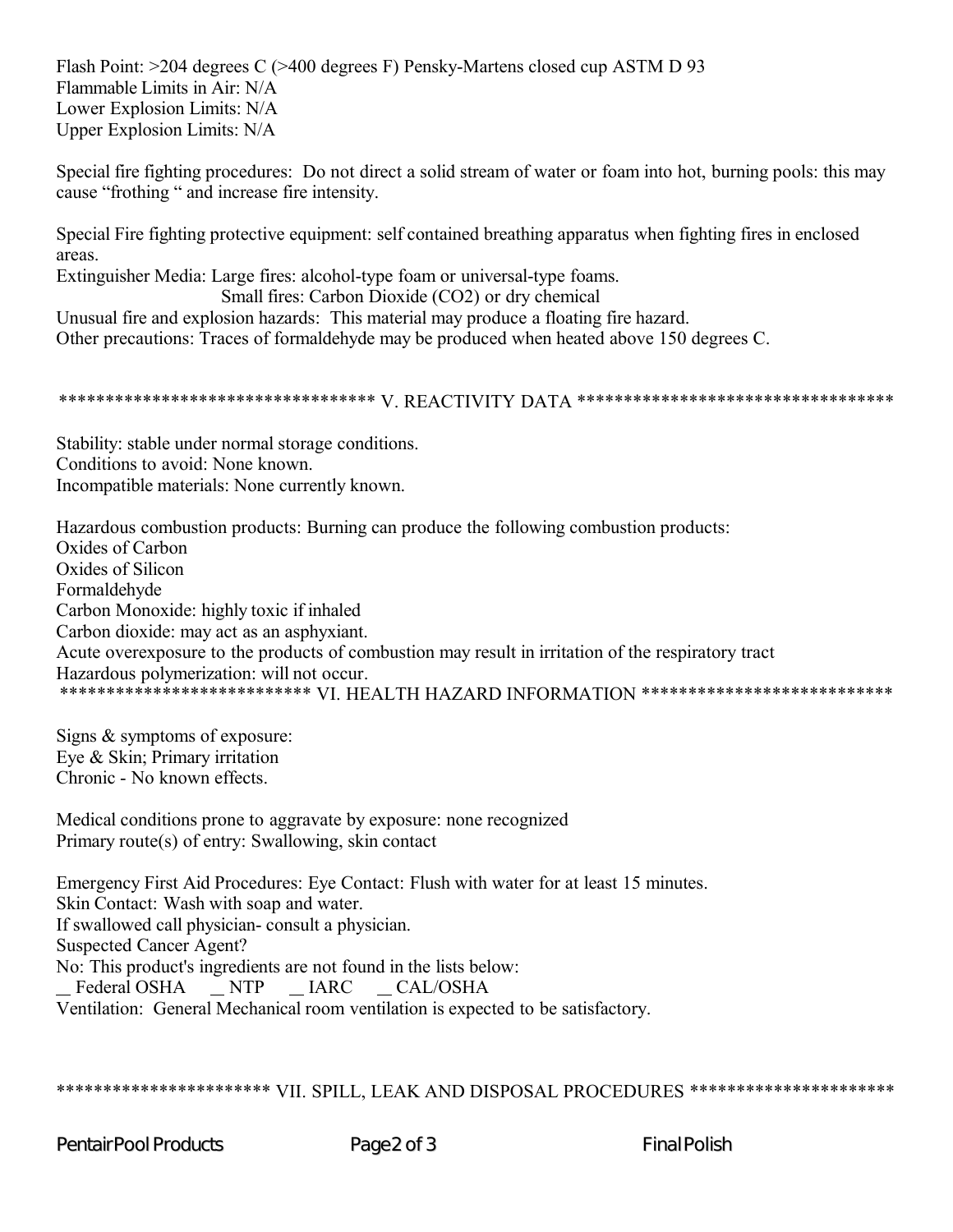Store in a cool, dark and dry place.

Steps to be taken in case material is released or spill: clean spill with absorbent dispose according to regulations.

Waste disposal method: Incinerate or dispose of in accordance with State, Local and Federal Regulations

# \*\*\*\*\*\*\*\*\*\*\*\*\*\*\*\*\*\*\*\*\*\*\*\*\* VIII. SPECIAL HANDLING INFORMATION \*\*\*\*\*\*\*\*\*\*\*\*\*\*\*\*\*\*\*\*\*\*\*\*

Special Protection Equipment: Eye protection recommended.

Ventilation: dilution ventilation is generally adequate.

Respiratory protection: not usually required with normal use.

Eye protection: safety glasses or goggles are recommended.

Hand protection: Gloves either 4H, neoprene, nitrile, or pvc-coated

Work and hygiene practices: avoid all skin contact, rubber gloves recommended

Other handling and storage requirements: keep away from heat and freezing temperatures and light sources and store in sealed labeled containers.

## CHEMICAL INVENTORY

Canada: Listed on DSL Europe: Listed on EINECS inventory United States: TSCA inventory or are exempt Australia: Listed Australian Inventory of chemical substances (AICS) Japan: listed or exempt on ENCS list Korea: listed Existing Chemical List (ECL) Philippines: listed or exempt on Philippines Inventory of Chemicals and Chemical Substances (PICCS)

Hazardous Material Identification System (HMIS)

**Solution Final Polish:** Health=0 Flammability=1 Reactivity=0 Personal Protection=X

HMIS Ratings:

 $2 =$ Moderate Hazard  $3 =$ Serious Hazard

4 = Severe Hazard

Personal Protection  $X = S$ afety glasses or goggles, gloves, other specific protection determined by of use.

Disclaimer of Express and Implied Warranties:

Pentair Pool Products **Page 3 of 3** Final Polish